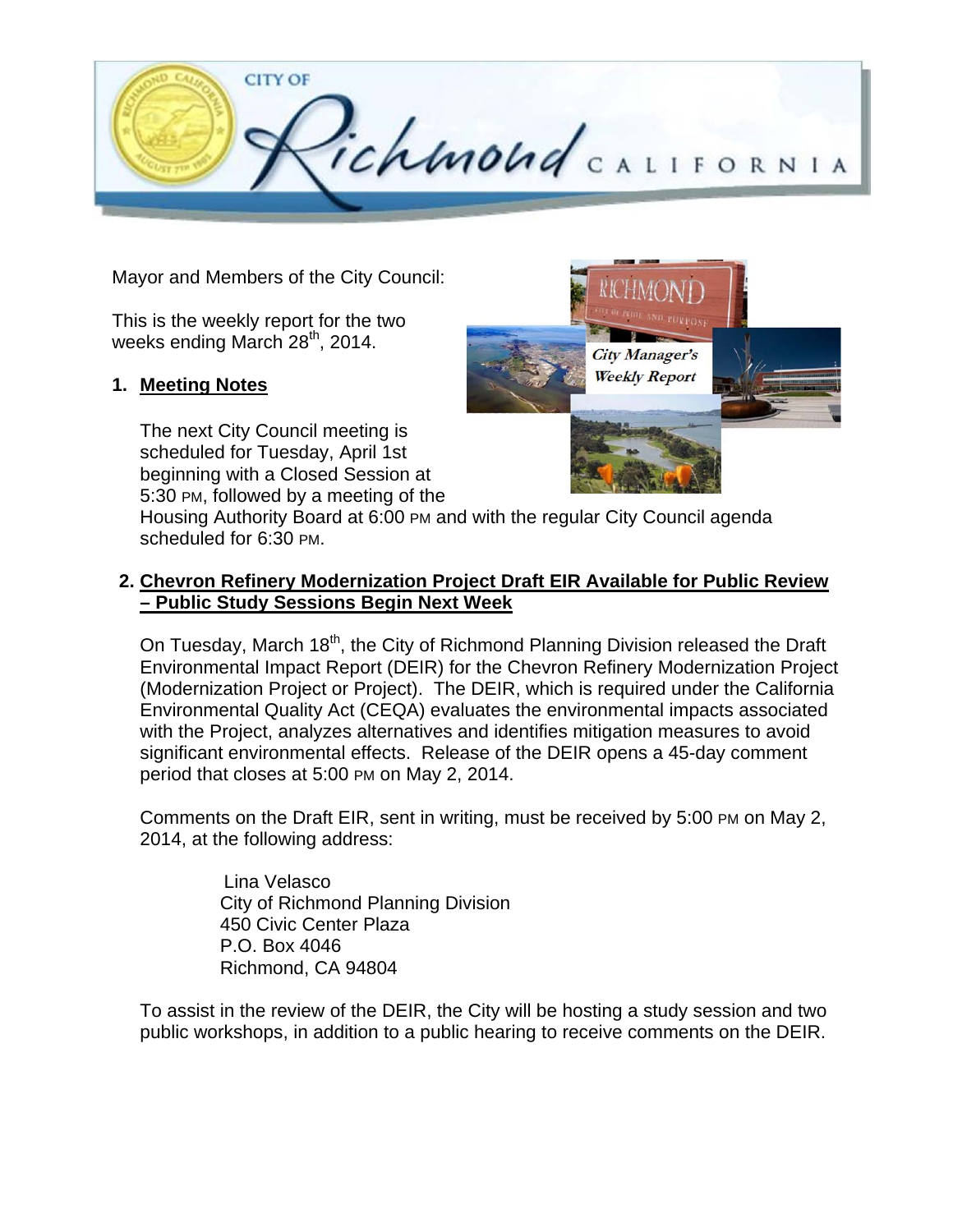A study session to introduce the Modernization Project and provide an overview of the Draft EIR will be held at the Planning Commission meeting held on April 3<sup>rd</sup> at 6:30 PM at the Richmond Council Chambers, 440 Civic Center Plaza.

Workshops with technical experts will be held on April  $2^{nd}$  from 9:00 AM to 3:00 PM and from 6:00 PM to 8:30 PM at the Richmond Memorial Auditorium, 403 Civic Center Plaza.

A public hearing to receive comments on the Draft EIR will be held at the Planning Commission meeting held on April  $17<sup>th</sup>$  at 6:30 PM at the Richmond Council Chambers, 440 Civic Center Plaza.

A copy of the Draft EIR is available for review online at http://chevronmodernization.com/. Copies are also available for review at the following locations: Richmond Public Libraries: Main Branch 325 Civic Center Plaza; Bayview Branch Library, 5100 Hartnett Ave.; and City of Richmond, Planning and Building Services Department, City Hall, 450 Civic Center Plaza.

## **3. South Richmond Connectivity Plan – Community Workshop #2**

Last year, the City of Richmond was awarded a Community-Based Transportation Planning Grant from Caltrans to develop the Connectivity Plan. In coordination with the South Shoreline Specific Plan, the Connectivity Plan will identify key deficiencies in the local and regional transportation network and include specific recommendations to improve multi-modal connectivity between the City's Southern Shoreline and Central Richmond neighborhoods as well as adjacent communities including El Cerrito, Albany, and Berkeley.

The City of Richmond is partnering with UC Berkeley's Center for Cities and Schools Y-PLAN Program to engage students from Richmond High School in the identification of community transportation issues and opportunities.

This past Thursday, March  $27<sup>th</sup>$ , the City of Richmond hosted a second community workshop for the South Richmond Transportation Connectivity Plan (Connectivity Plan). During the workshop, the City's transportation consultants introduced options for street and network improvements to key corridors in South Richmond including Cutting Boulevard, Carlson Boulevard, Harbour Way, and Marina Way, and discuss potential new connections.

## **Additional Project Information:**

- Project Webpage (www.ci.richmond.ca.us/srtcp)
- Project Area Map
- Overall Project Objectives

Please contact Hector Rojas, Senior Planner at hector\_rojas@ci.richmond.ca.us for more information.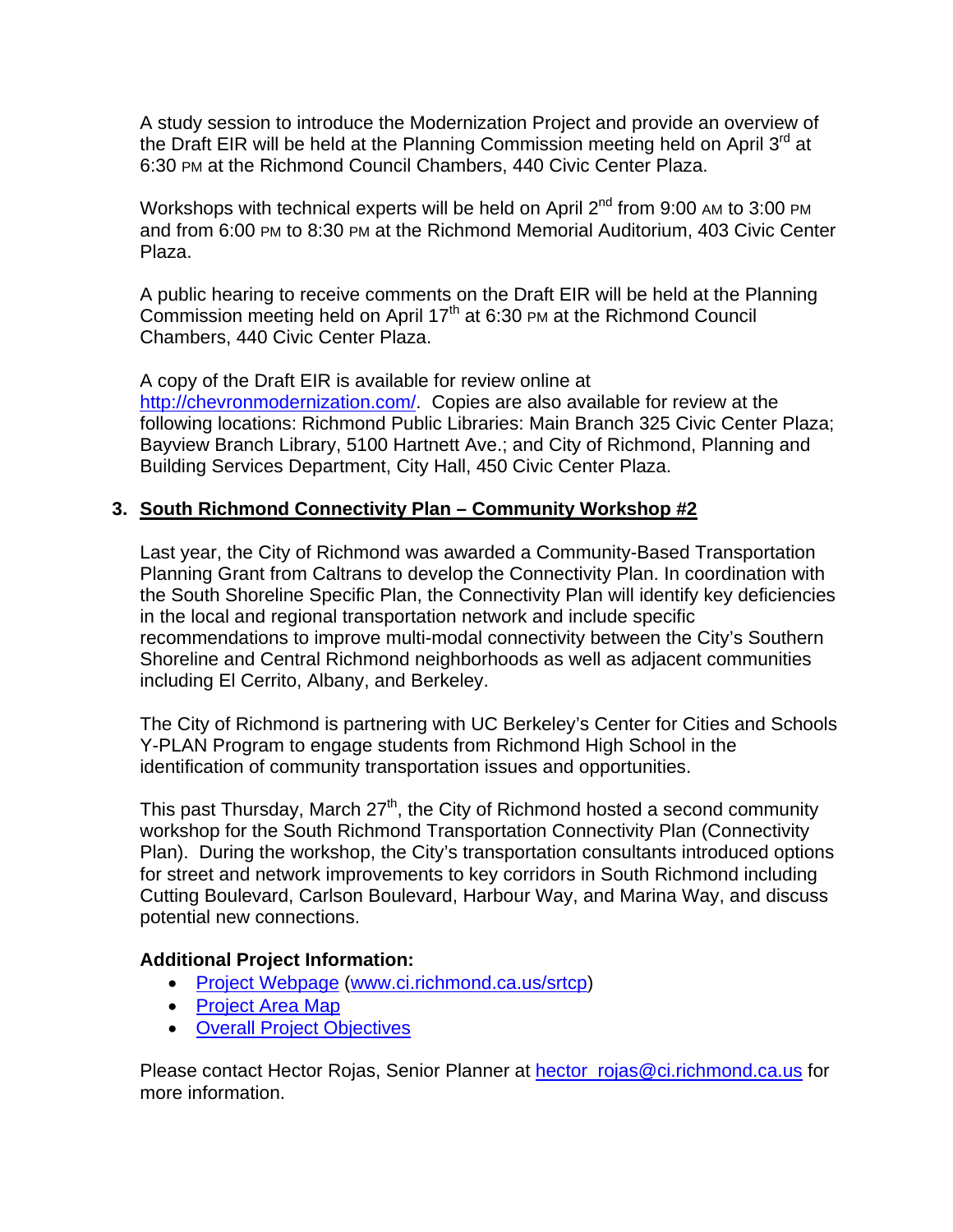

## **4. Walk to Nature**

Community partners and residents from across the City of Richmond are coming together to host the second annual "Walk to Nature" event on Saturday, March 29<sup>th</sup>. The origin of the walk comes from several day outings that Youth Enrichment Strategies (YES), the fiscal sponsor, and the East Bay Regional Park District have conducted over the years to introduce Richmond families to nearby regional parks in Richmond. The first Walk to Nature event was held in October 2012 and was attended by 280 participants. The purpose of this year's walk is to promote physical activity and good health while connecting with one's community in nature.

Participants will register and depart from two locations in Richmond to arrive at Miller Knox Regional Shoreline in Point Richmond by 11:00 AM. Starting points and times, and their distance to the Miller Knox Sea Gull picnic area (one way) currently includes the following:

- Civic Center Plaza: 450 Civic Center Plaza (3.6 miles) Register at 9:00 AM;
- Richmond Greenway at 6th and Ohio, Central Richmond (2.2 miles) Register at 9:30 AM.

When participants arrive at their starting points, they will register and receive a water bottle, wristband, and route map. Along the routes, water and first aid stations will be overseen by volunteers. Upon arriving at Miller Knox, participants will be greeted with a delicious lunch and fun activities for the whole family that promote healthy living. Starting at 1:30 PM, buses and shuttles will transport participants from Miller Knox back to their starting points in Richmond.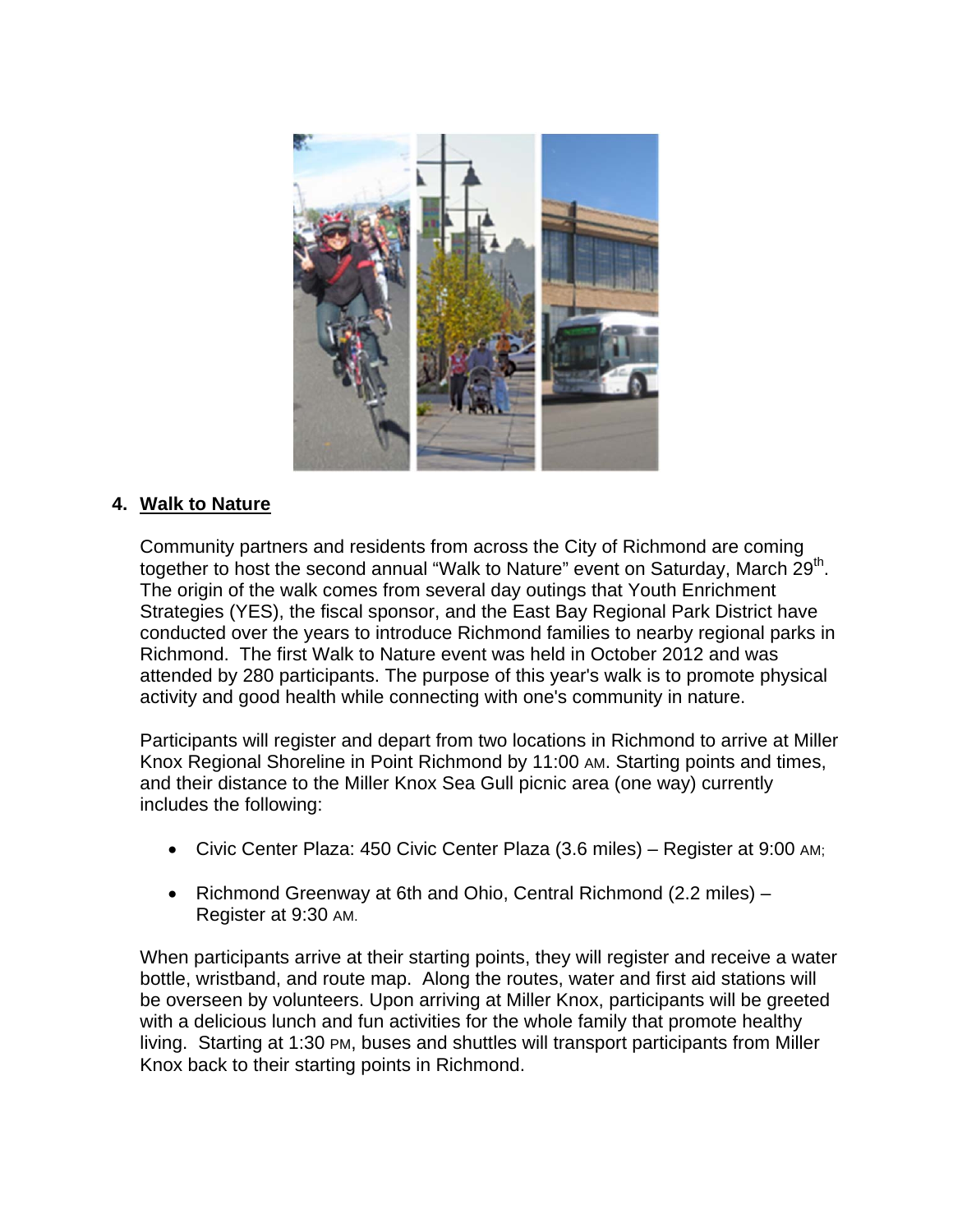Public and nonprofit agencies and community residents are meeting weekly to define the various aspects of the hikes, including logistics, food/activities, outreach, sponsorships, and volunteer recruitment. Participating agencies and sponsors include: Building Blocks for Kids, City of Richmond, Contra Costa Health Services, East Bay Regional Park District, E.M. Downer Family YMCA, Kaiser Permanente, Lifelong-Brookside, Lift-Levántate, Rich City Rides, Richmond Police Department, Urban Tilth, Weigh of Life, and YES Nature to Neighborhoods.

If you would like more information or would like to be involved in the event, please visit www.facebook.com/walk2nature, email eric@yesfamilies.org, or call 510-232- 3032.



# **5. West Side Library Temporary Closure**

Due to recent storms, the West Side Branch Library experienced a temporary closure due to water damage that affected the air quality in the building. As of this past Thursday, the West Side Branch Library reopened and resumed its normal hours, which are:

 Monday: 1:30 pm - 7:00 pm Tuesday: 10:30 am - 5:00 pm Wednesday: 1:00 pm - 5:00 pm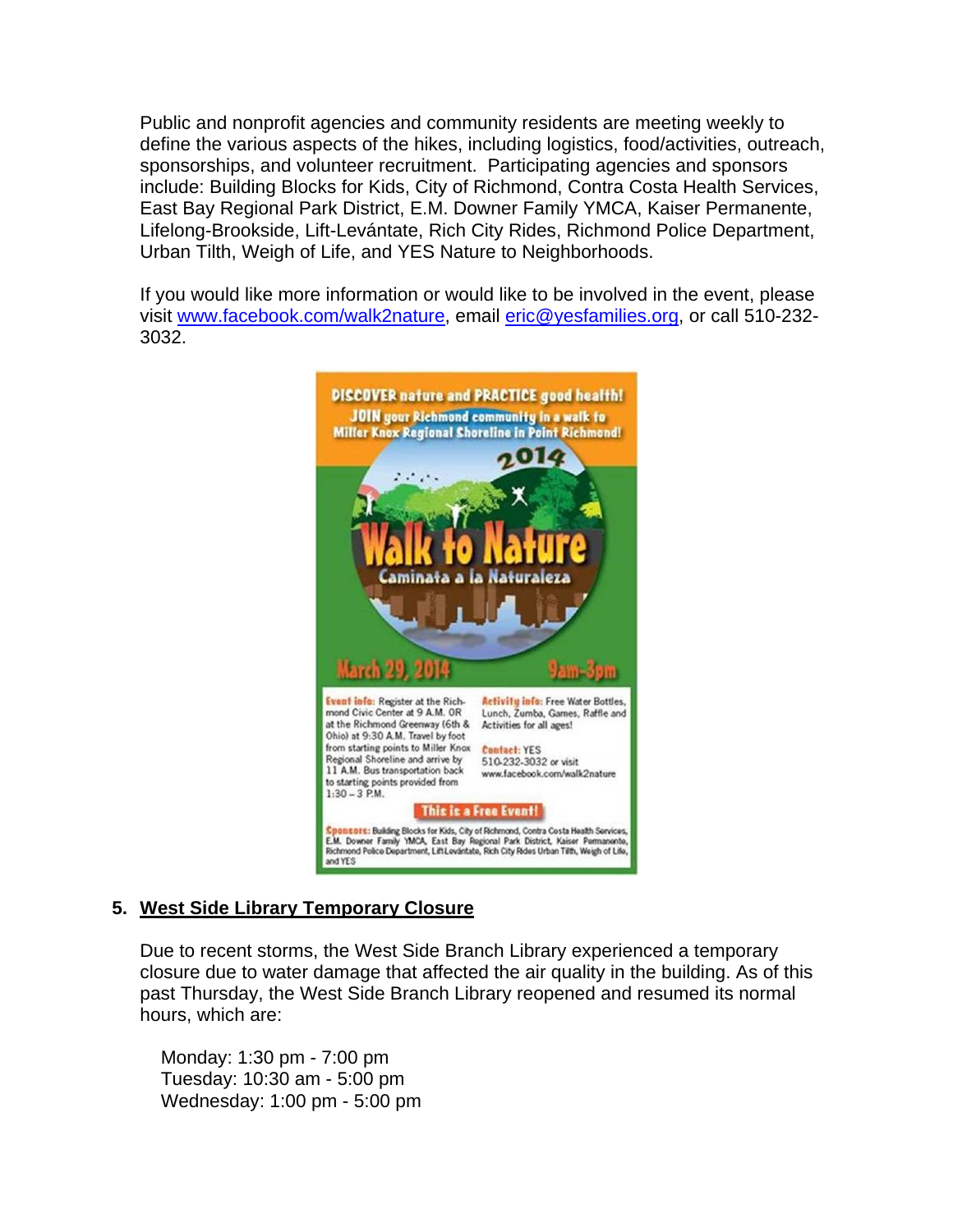Thursday: 1:00 pm - 5:00 pm Friday, Saturday, Sunday: Closed

The City of Richmond and the Richmond Public Library apologize for this inconvenience, and will be facilitating a long-term fix so that this does not happen in the future. If you have questions, please contact Library Administration at 510-620- 6555 or email us at richmondlibrary.org.

## **6. Pogo Park and City Restore Trees in Iron Triangle**

Pogo Park worked with the City of Richmond and local businesses last week to clean, prune, and restore a magnificent stand of ash and pear trees located in the Iron Triangle neighborhood. The trees line Ohio Avenue between Harbour Way and 8<sup>th</sup> Street.

Pogo Park's local resident team removed every weed and blade of grass by hand from the strip between sidewalk and street, worked with arborist Big Chief Tree Service to prune 16 trees, removed two that had died, aerated and vertically composted the soil, and placed organic mulch on the 500-foot-long roadside area. The Pogo Park team is working with the Parks and Landscape Division, various local agencies, and organizations to build the new Harbour-8 Park nearby. The goal is to transform this once-blighted strip of land into a lush, green, walkable corridor.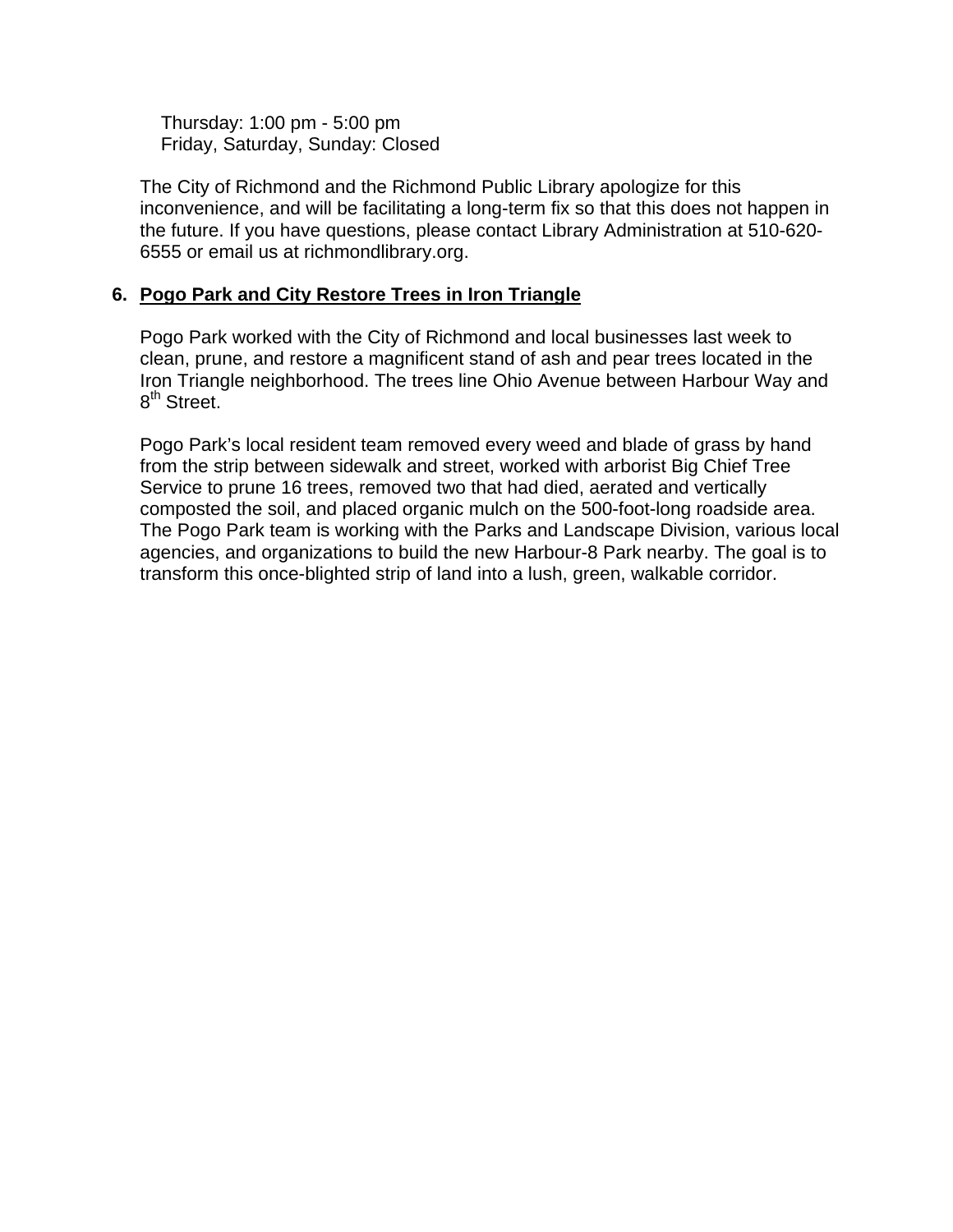

An arborist from Big Chief Tree Service carefully prunes one of the trees.



Pogo Park's Stacey Marshall, Jr. and Rutilio Riveraworked alongside John from Parks and Landscaping to mulch the restored strip along Ohio Avenue.



The median stripis cleaned of weeds, the soil aerated, and the trees pruned by hand and fed a superfood of organic compost to spur their healthy growth.

## **7. Officer Bradley A. Moody Memorial Underpass Project Update**

The Bradley A. Moody Memorial Underpass Project involves the construction of a roadway underpass on Marina Bay Parkway between Meeker Avenue and Regatta Boulevard, and is intended to resolve long-standing access limitations to the Marina Bay area caused by frequent train crossings. In early September 2013, Marina Bay Parkway was closed to traffic. This closure is planned to remain in place for 18-20 months.

As noted in prior reports, placement of drilled tie-backs and associated excavation work was suspended due to delays of AT&T-performed utility relocation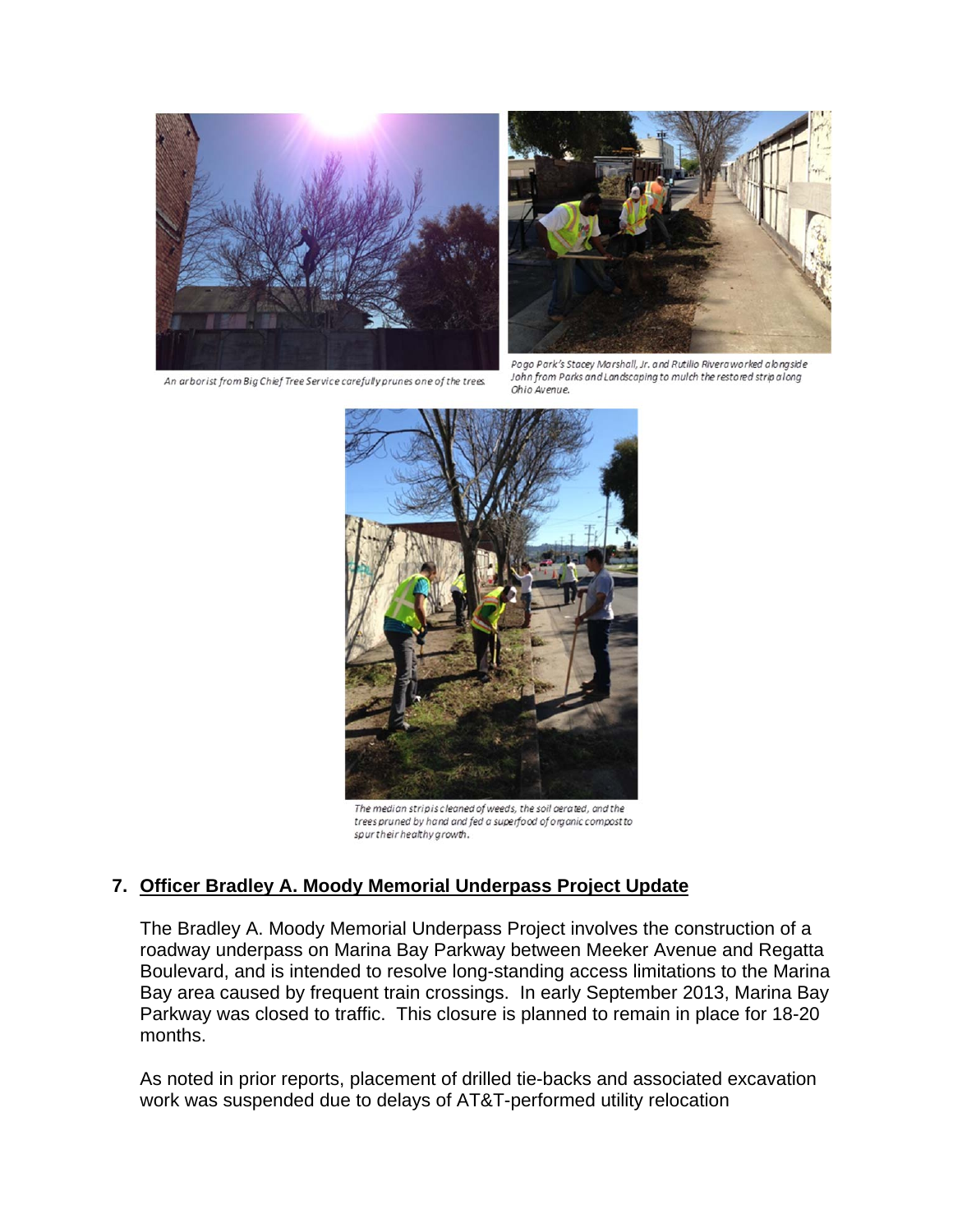work. Additionally, these activities cannot occur during days with significant precipitation. Staff has continued to maintain close contact with multiple levels of AT&T management to encourage acceleration of remaining work. As late as March 19<sup>th</sup>, AT&T was maintaining a commitment to complete their work by March 28<sup>th</sup>. Distressingly, on March 26<sup>th</sup> AT&T informed us that their completion date is now April 11<sup>th</sup>, and was not able to provide a reason for this further delay.

Staff will continue to request that AT&T accelerate its work and provide accurate completion dates. The City Attorney and Public Utilities Commission staff are also aware of and monitoring the situation, with a focus on ensuring that AT&T completes their work as soon as possible.

In the meantime, minor work items will be completed until the full restart of critical path activities, now planned for April  $14<sup>th</sup>$ . At that time, the full impact of the AT&T delays can be assessed, methods to mitigate the delay evaluated, and a revised schedule developed.

For additional information and to be added to the project update contact list, please see the project website at www.moodyup.com. You can also follow the project on twitter: @moodyunderpass, or contact the project's public outreach coordinator Jacqueline Majors at (925) 949-6196.

#### **8. Code Enforcement Activities**

The Code Enforcement Unit recently executed an abatement warrant for the demolition of a severely dilapidated detached garage located at 331 South 13th Street. Staff followed its established protocol and gave the property owner sufficient time to voluntarily abate this public safety hazard. The property owner refused to comply and an abatement warrant was drafted and submitted to the court for approval. The warrant was signed on March 13, 2014 and the structure was removed on March 25, 2014.

This is the second in a series of demolitions scheduled to occur over the next several months. Our goal is to eliminate some of the city's most blighted properties and to stabilize our neighborhoods. All costs associated with these demolitions will be recovered by placing special assessment liens on the properties.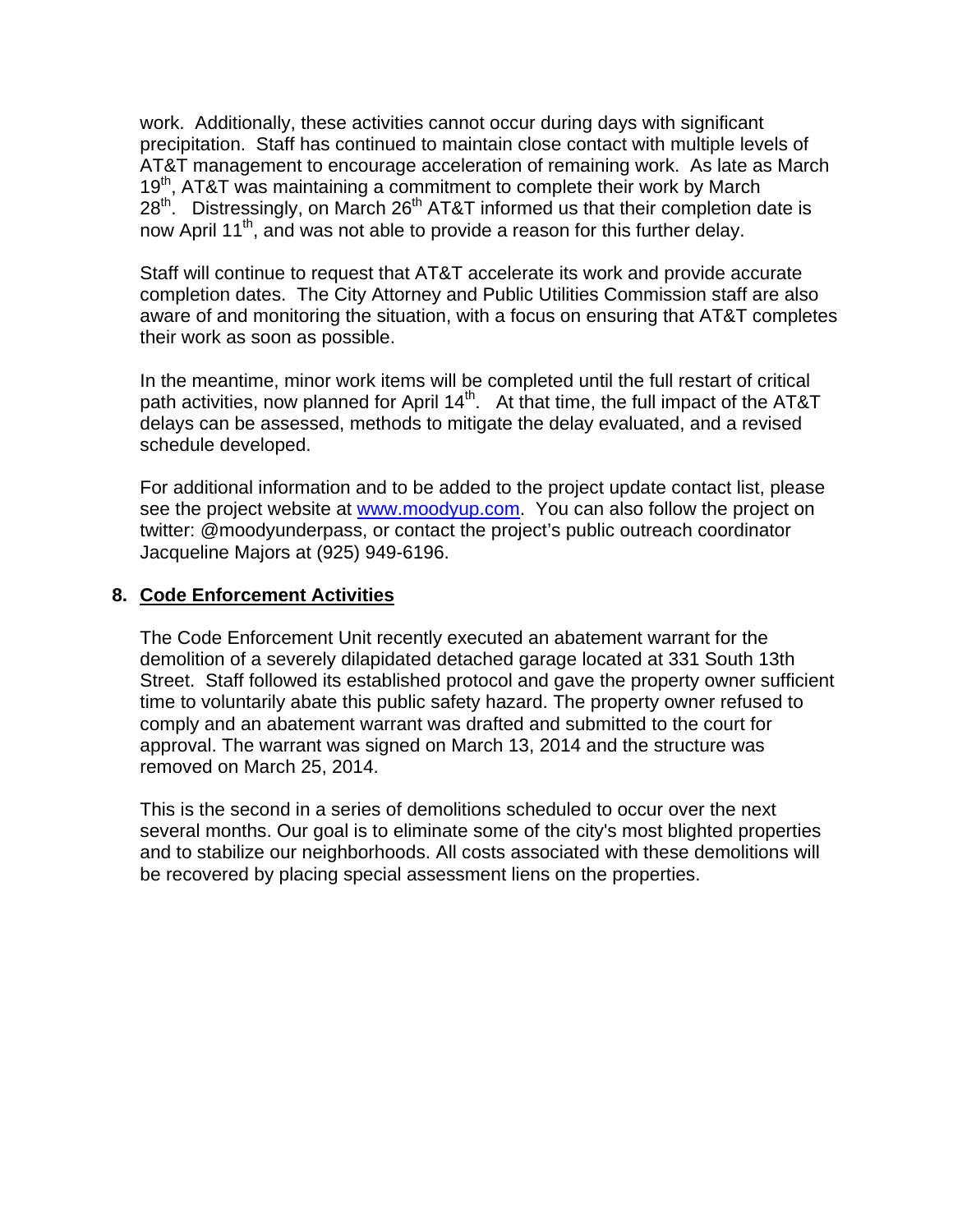

These pictures show the same lot before and after demolition work.

## **9. John Avenue Closure**

As part of an effort to reduce impacts from railroad operations in Richmond, the section of Burlington Northern Santa Fe (BNSF) Railway track crossing at John Avenue is undergoing repairs that began on March 10, 2014. The work will put both sets of railroad tracks at John Avenue on the same level, as well as reshape the road surface to smooth out the crossing for traffic safety improvement. The first phase of the John Avenue crossing improvements began on March 10<sup>th</sup> and was scheduled to last several weeks. A second phase of construction is tentatively planned for four days of work in May.

While we understand that there is an inconvenience to the temporary closure of the John Avenue crossing, we are happy that BNSF is making these important safety improvements.

## **10. Richmond Neighborhood Public Art Mini-Grant in the News!**

*The American Teenager Project*, a 2014 Neighborhood Public Art (NPA) mini-grant recipient, was recently the subject of a KPIX Channel 5 report. *The American*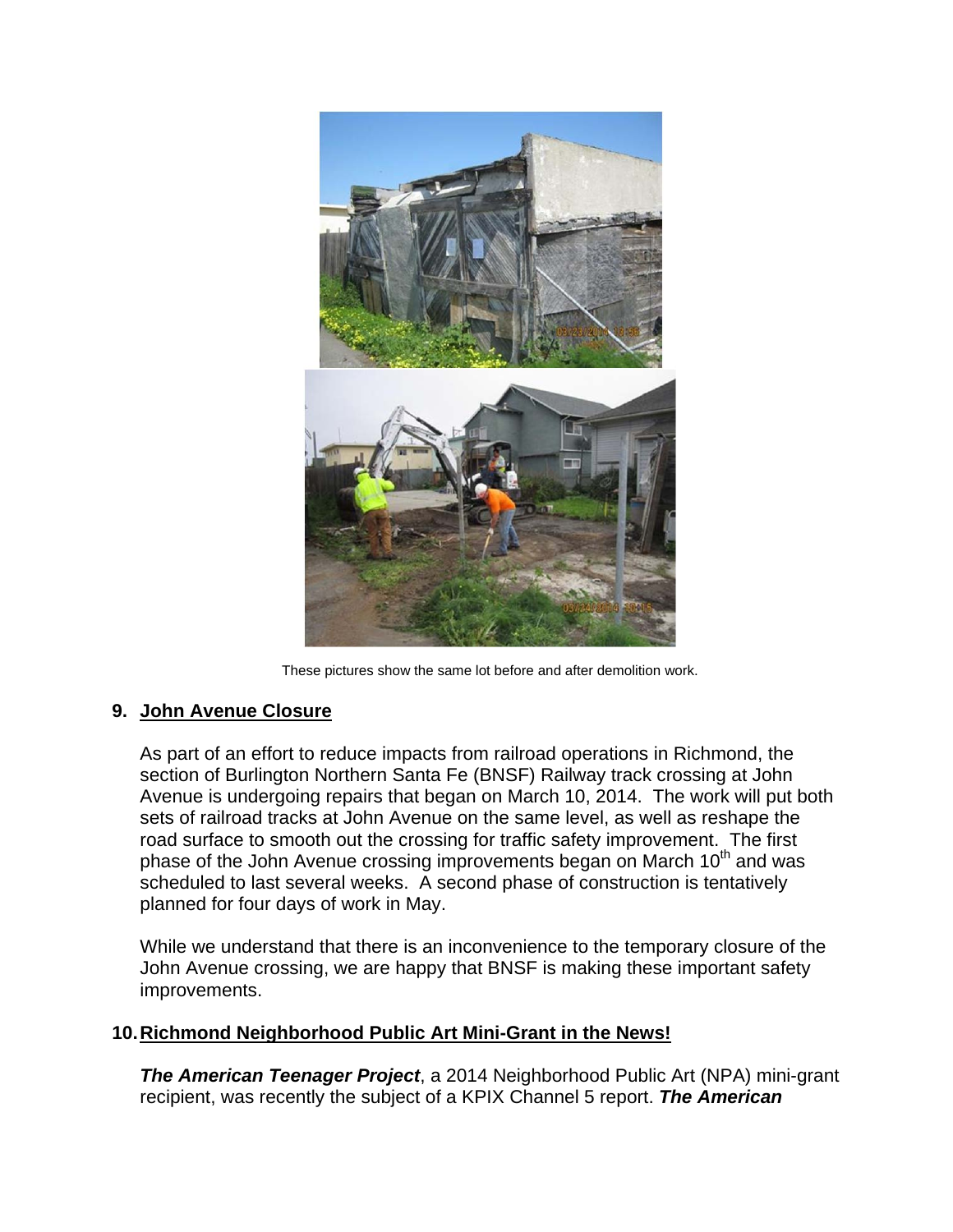*Teenager Project* photo exhibition, by and about Richmond teenagers, was on display at the Richmond Art Center's community gallery January 11<sup>th</sup> through March  $4^{\text{th}}$ .

The project demonstrated the intent of the NPA program by giving youth the opportunity to demonstrate their own creativity through the arts, and to work with a professional photographer and learn an art form. They took photos of their peers and wrote about their lives.

Here is the link to the report: http://sanfrancisco.cbslocal.com/video/9951138-youngphotographers-capture-teenage-life-in-richmond/

## **11. Mentoring Opportunities Through PAL (Police Activities League)**

The Richmond Police Activities League (RPAL) provides excellent, broad-based programs for youth. This year, RPAL was selected to participate in a national research study, sponsored by the Office of Juvenile Justice and Delinquency Prevention (OJJDP), intended to learn how programs can improve the caliber of their mentoring services. RPAL is offering a great opportunity for volunteer mentors to participate in this federally-funded research program that seeks to bolster the successes of mentoring programs.



Nationally, over 53% of youth lack crucial positive adult presence in their lives. They need an adult ally in their corner -- someone with a little time to listen. Many of Richmond's young people, ages 11-15, are at risk for failing academically and developmentally. These youth are eager to learn and want to share their life's goals with someone who cares and who can guide them in the right direction. Whether it's struggling through difficult home life or an academic slump, they need someone they can rely on.

Mentors can bring a wide range of life experiences to these young people, and can be a great source of support and inspiration. A mentor shares with young people their interests, needs, dilemmas and expectations, and helps them achieve their goals. Volunteer mentors also receive consistent support and training from the EBMP program coordinators and other mentors.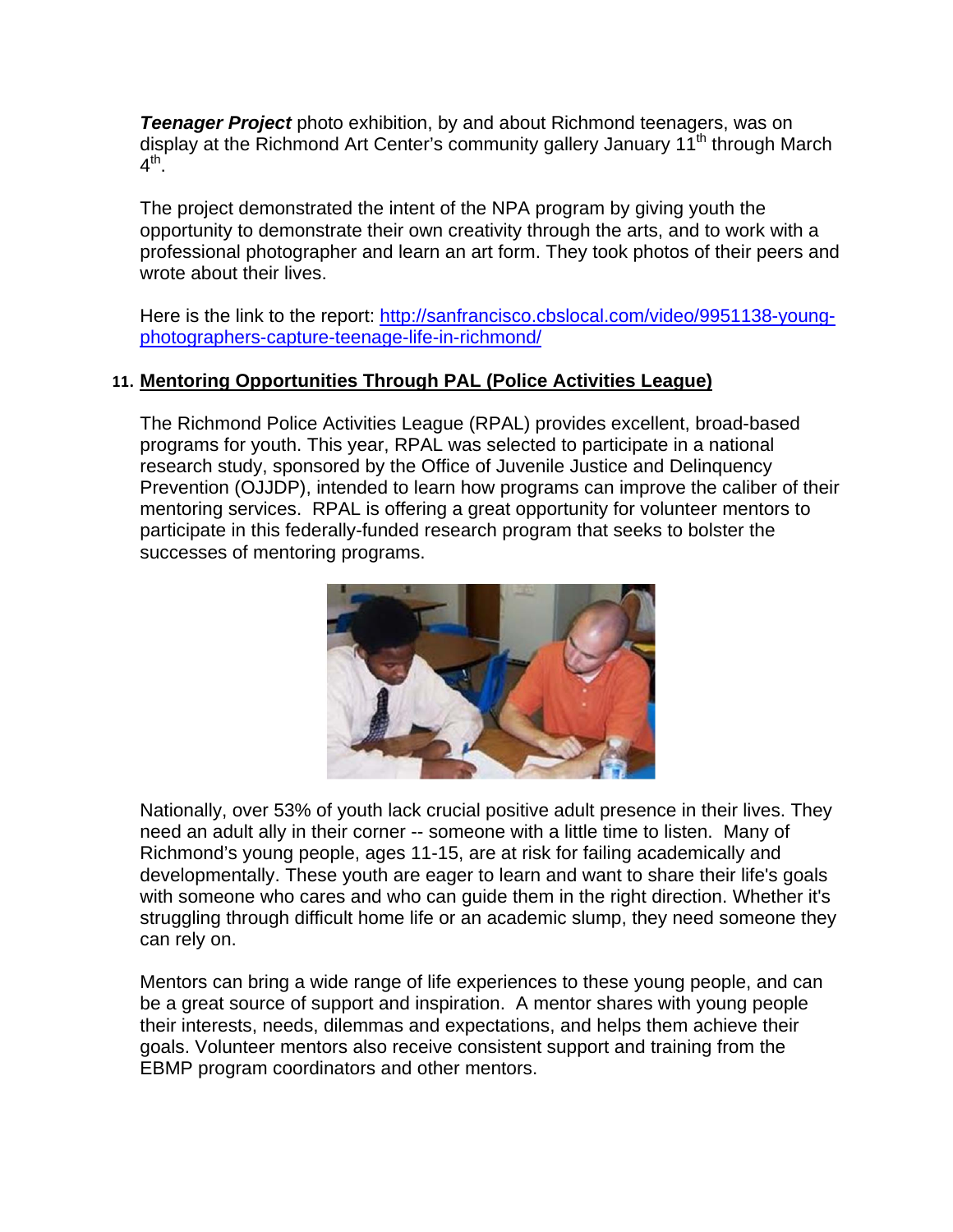RPAL is seeking adult mentors, ages 18+, to mentor youth between the ages of 11- 15 enrolled in the RPAL mentoring program. To apply, go online at: http://beamentor.org/RPAL or call: 510-621-1290 to speak with Brenda McCuistion, Project Manager.

## **12. Sign up for Health Coverage!**

If you haven't signed up for health coverage yet, we encourage you to do so by **March 31**, which is the deadline of the Affordable Care Act's (ACA) open enrollment period.

There are opportunities in West County to learn about coverage options, and to get help enrolling. You can also get information and enroll in coverage on the Covered California website, a one-stop on-line resource for Affordable Care Act coverage.

Covered California is the State's ACA coverage exchange, and offers a range of plans for people and families of all income levels. Counselors also help eligible people enroll in Medi-Cal, the state's health coverage for the low-income and people with disabilities.

Many of these services have bi-lingual counselors - just ask for help in your language.

If you don't use the internet, you can call Covered California at 1-800-300-1506.

Even if you aren't sure if there's a health plan for you, or confused by the health coverage law, please see or call a counselor to learn more.

Remember, the **deadline is March 31!**

## **13. Meeting with University of California, Berkeley Chancellor Nicholas Dirks**

This past week, Shasa Curl, Administrative Chief in the City Manager's office, and I had the privilege of meeting with UC Berkeley Chancellor Nicholas Dirks. As you may recall, this is the Chancellor's first year in his position at UC Berkeley, and it is gratifying to see that he already knows a good deal about the Richmond community. This particular meeting was to discuss development of the Richmond Bay Campus, and, in particular, how to make that new campus an economic driver for the Richmond community.

## **14. CalPERS Reports Investment Returns**

The California Public Employees' Retirement System (CalPERS), the largest U.S. public pension, said its assets returned 8.9% in the first seven months of the fiscal year as stock holdings surged. CalPERS, with a market value of \$282.9 billion as of March 14, said publicly traded equity investments rose 12.7% through January 31st,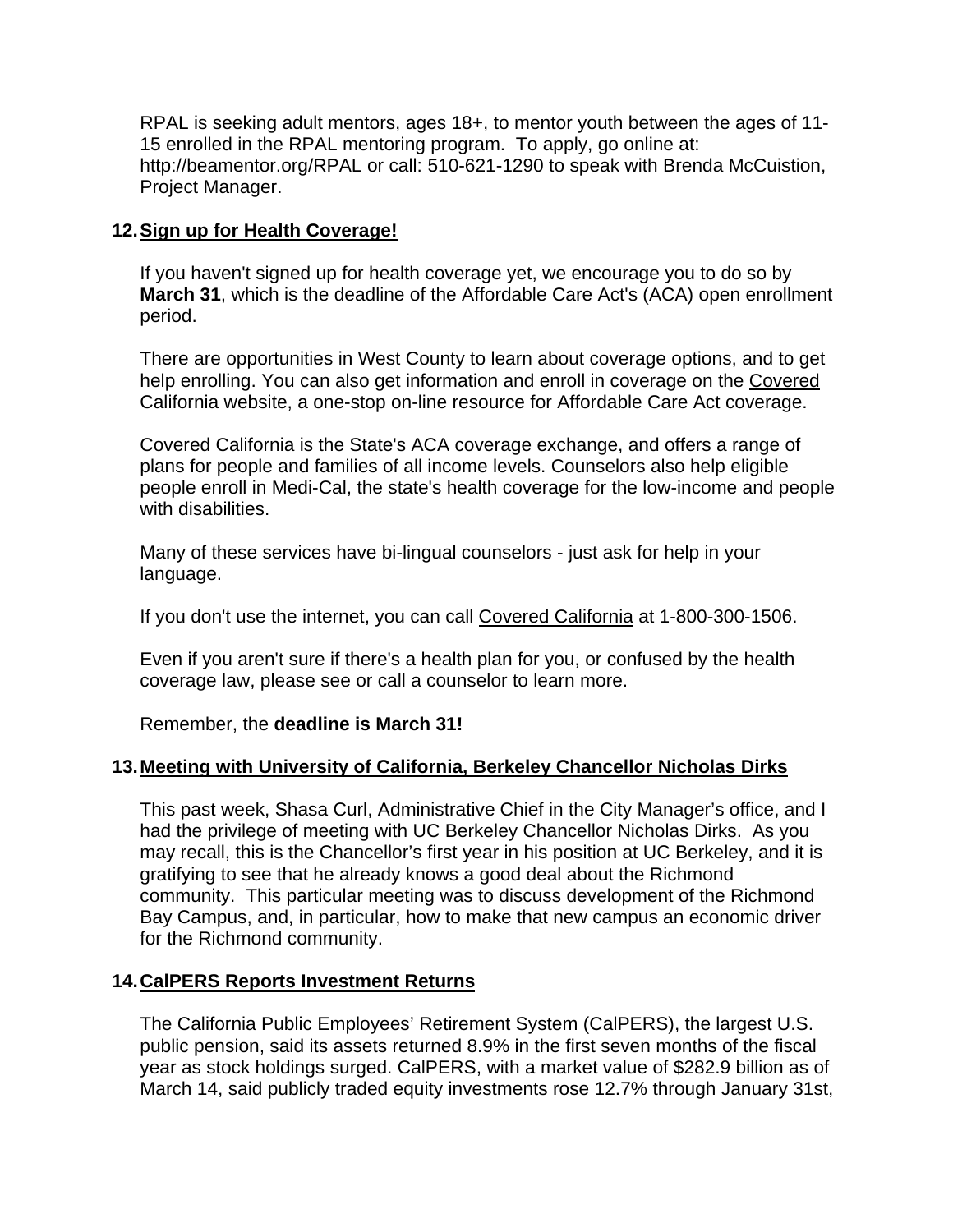according to a performance update. Bonds rose 3.1%. Private equity returns, which lag behind other results by three months, rose 9.8%. This is good news for CalPERS participants that will be depending on the CalPERS assets for retirement. CalPERS assumed rate of return set in 2012 is 7.5% which they are currently exceeding. The City of Richmond contracts with CalPERS to provide pensions to its employees.

## **15. Veterans Resource Fair**

The Richmond Veterans Collaborative is hosting a Veterans Resource Fair to help connect local veterans with service organizations that offer resources to veterans on **Friday, April 11, 2014, 9:00 AM to 3:00 PM** in the Bermuda Room of the Richmond Auditorium, 403 Civic Center Plaza, Richmond.

Some of the confirmed organizations that will be sharing information are:

- RichmondWORKS
- Disabled American Veterans (DAV)
- Veterans Resource Program
- Contra Costa County Veterans Services
- Shelter, Inc.
- Horizon/ACE Home Health Care
- Veterans of Foreign Wars
- The American Legion

This free event is open to all veterans and their families, and to any organization that offers assistance to veterans. Tables will be provided free of charge to each service organization. To register, please email Janice Featherstone at janice\_featherstone@ci.richmond.ca.us, or contact her at (510) 620-5503 by Wednesday, April 9<sup>th</sup>.

## **16. Recreation Highlights**

## Seniors

The Richmond Senior Center is hosting the Richmond Shimada Sayonara dinner with the Richmond Shimada Friendship committee on March  $28<sup>th</sup>$ . The event will end a week-long visit by Shimada Ambassadors who toured schools and the bay area. The ambassadors will perform and say their goodbyes to the host families. It is a heartwarming experience for all.

George Shi, a famous Shanghai ballet star, began teaching a new class at the Richmond Senior Center on Monday, March 24<sup>th</sup>. The classes take place every Monday from 12:00 to 1:30PM and feature instruction on ballet, Chinese folk dance, and European folk dance. Please call Peter Defabio 510-307-8085 for more information.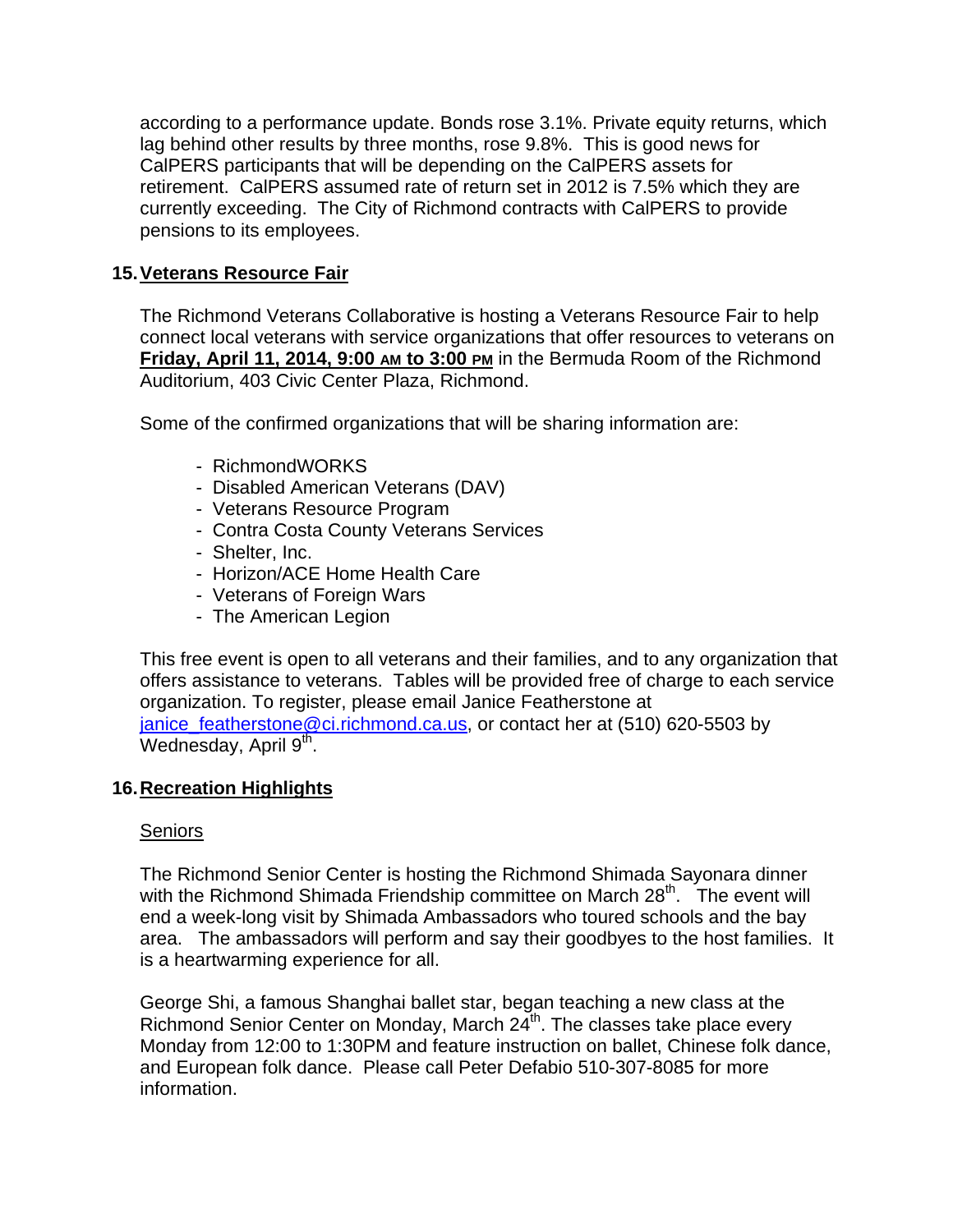The Richmond Senior Center held a St. Patrick's Day Celebration during the lunch hour on Monday, March 17<sup>th</sup>. Over 40 seniors dined on corn beef and cabbage for the festivities.

The Richmond Annex Senior Center also had their St. Patrick's Day Celebration where staff prepared corn beef, potatoes, carrots and cabbage. But for extra fun, they presented a green cake and mint chocolate ice cream for dessert!

The Senior Health and Information Day is coming soon. The annual event will be held on May 14<sup>th</sup> at the Richmond Auditorium. Over 400 announcements for the event were mailed this week and fliers are available at all community center locations as well as the Recreation Department website. Pick up a few and help spread the word.

# **DPRC**

Participants from both the Adult Morning Program and Therapeutic Interactive Recreation Program feel fortunate to have a technology station with computers and iPads. Everyone takes full advantage of having use of all the devices through programs that enable fun learning for all. They are becoming more advanced in navigating the websites and are really adapt with the programs and games they use.



The Therapeutic Interactive Recreation program is presently available to accept new participants to join the wonderful program. For more information, contact staff at 510-620-6814.

Adult Morning Program Participants recently took advantage of beautiful weather and began prepping the raised beds for a gardening project. They got their smocks and gloves on and shoveled new potting soil into the beds. After they completed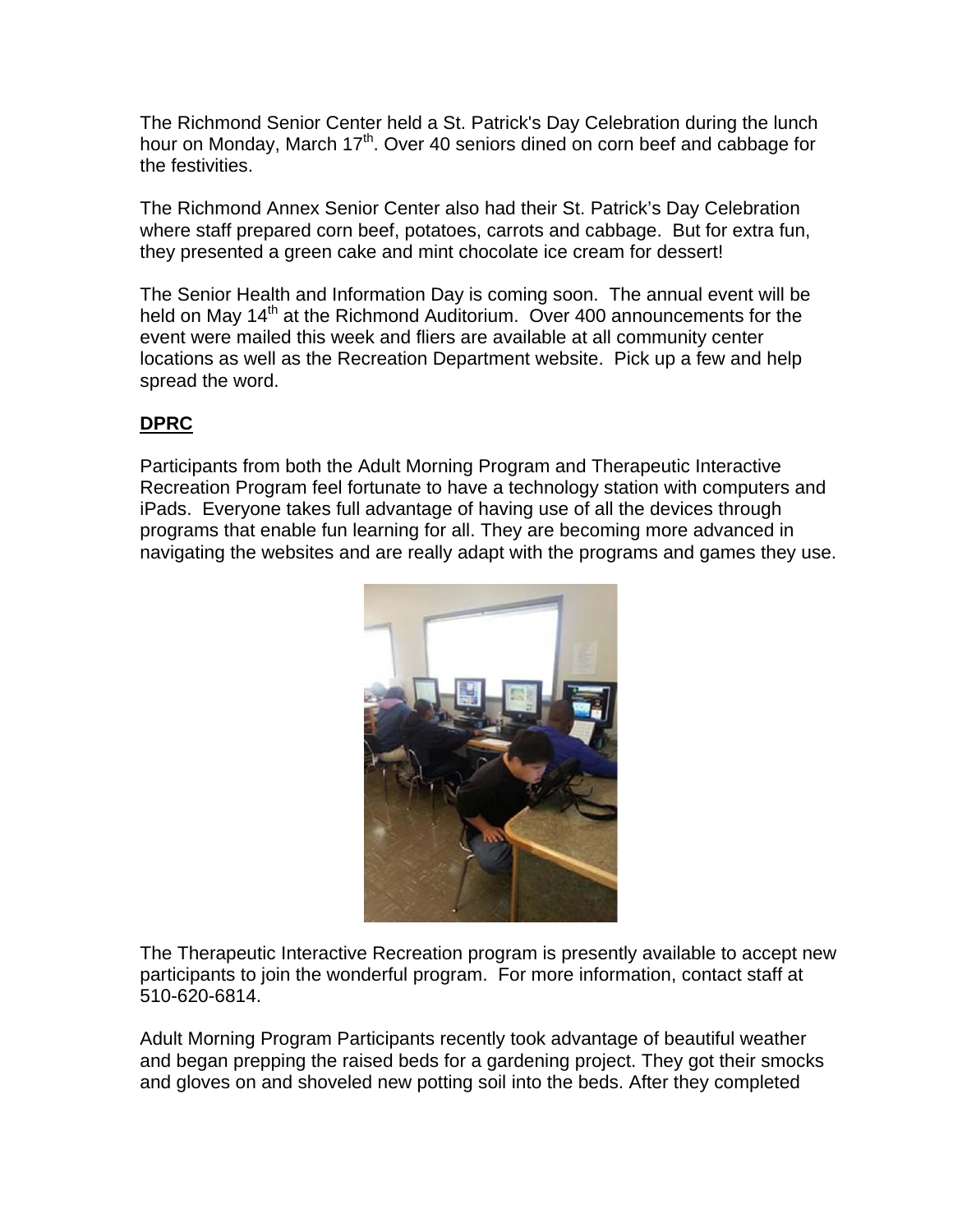their task they were all ready to clean up and rest. In the next few weeks they will begin planting flowers and vegetables.

Therapeutic Interactive Recreation Program participants saw the great job the morning program did with the garden project and decided to make a bird house during art to hang above the gardens. They turned out very beautiful and will make a great addition.





#### Auditorium

Richmond Auditorium staff diligently prepared the entire facility for the Rakkasah hosted 34<sup>th</sup> Annual Middle Eastern Dance & Music Festival. The event was held Friday, Saturday, and Sunday, March  $14<sup>th</sup>$  through the  $16<sup>th</sup>$ . Over 1,500 people enjoyed the festivities and look forward to the event next year.

## **17. Public Works Updates**

This report covers activity for the past two weeks. First, for the week ending March  $21^{st}$ :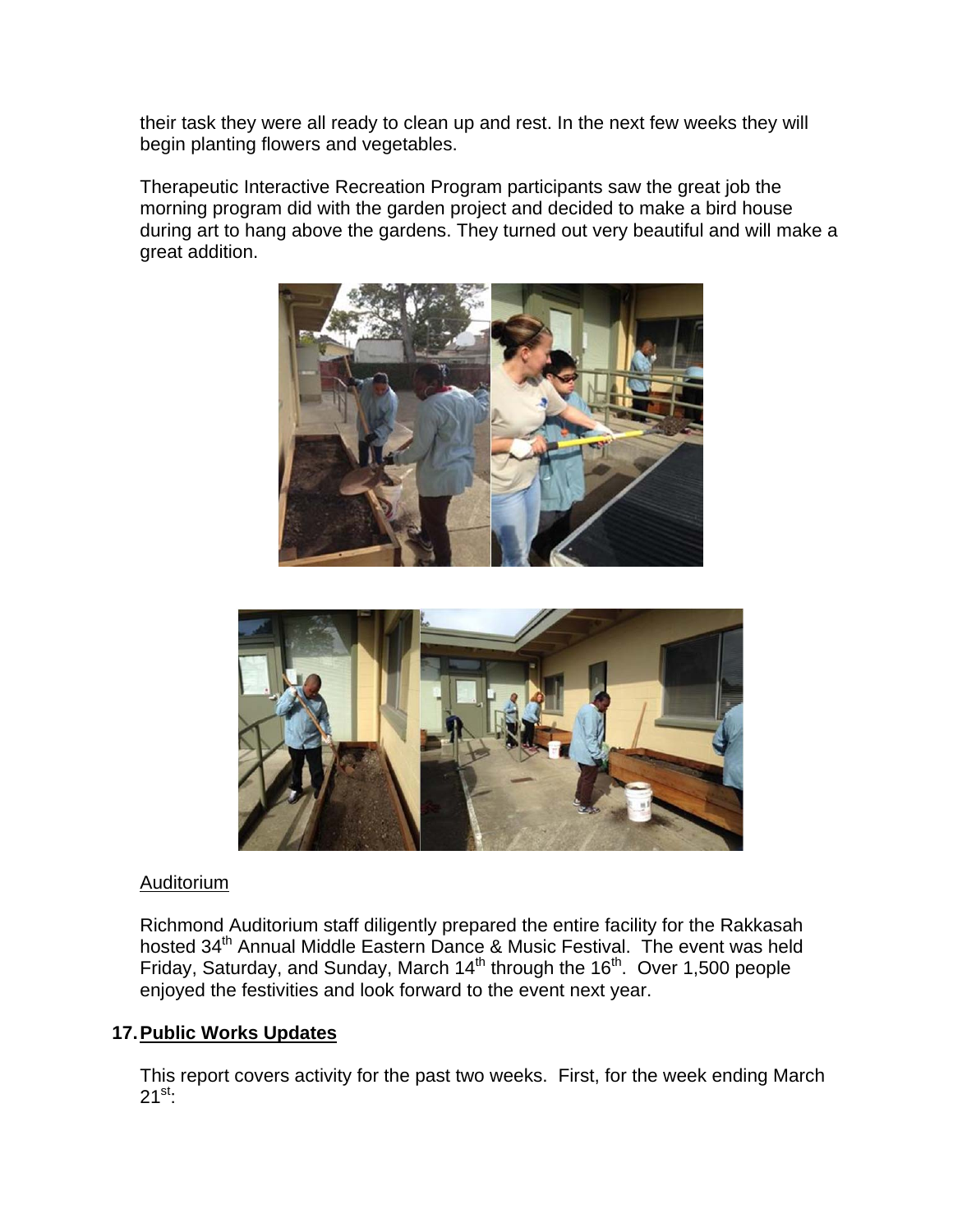Facilities Maintenance: Carpenters completed ergonomic reconfigurations within 440 Civic Center Plaza, replaced rubber base board at Fire Station #62, removed a section of driveway at Fire Station #66, repaired the apparatus room door at Fire Station #63, replace the equipment room door at the May Valley Community Center and repaired the floor at the Leona Street Fueling Station.



New Equipment Room Door at May Valley Community Center

Painters pressure washed the Native American Health Center on Macdonald Avenue and painted and replaced the smoke room door at the Fire Training Center.

Stationary Engineers replaced the water cooler at Nevin Community Center, repaired the water heater at Fire Station #64, replaced the water closet at the Corporation Yard, replaced the craft room faucet in the Disable People's Recreation Center (DPRC), repaired the intake louvers at the Auditorium and resolved elevator issues at 450 Civic Center Plaza.

Electricians surveyed street light poles around the Hilltop area, inspected Fred Jackson Way for wire theft repair, worked on the power installation in the new Booker T. Anderson bathroom and check the power connection on Moyers Road for power.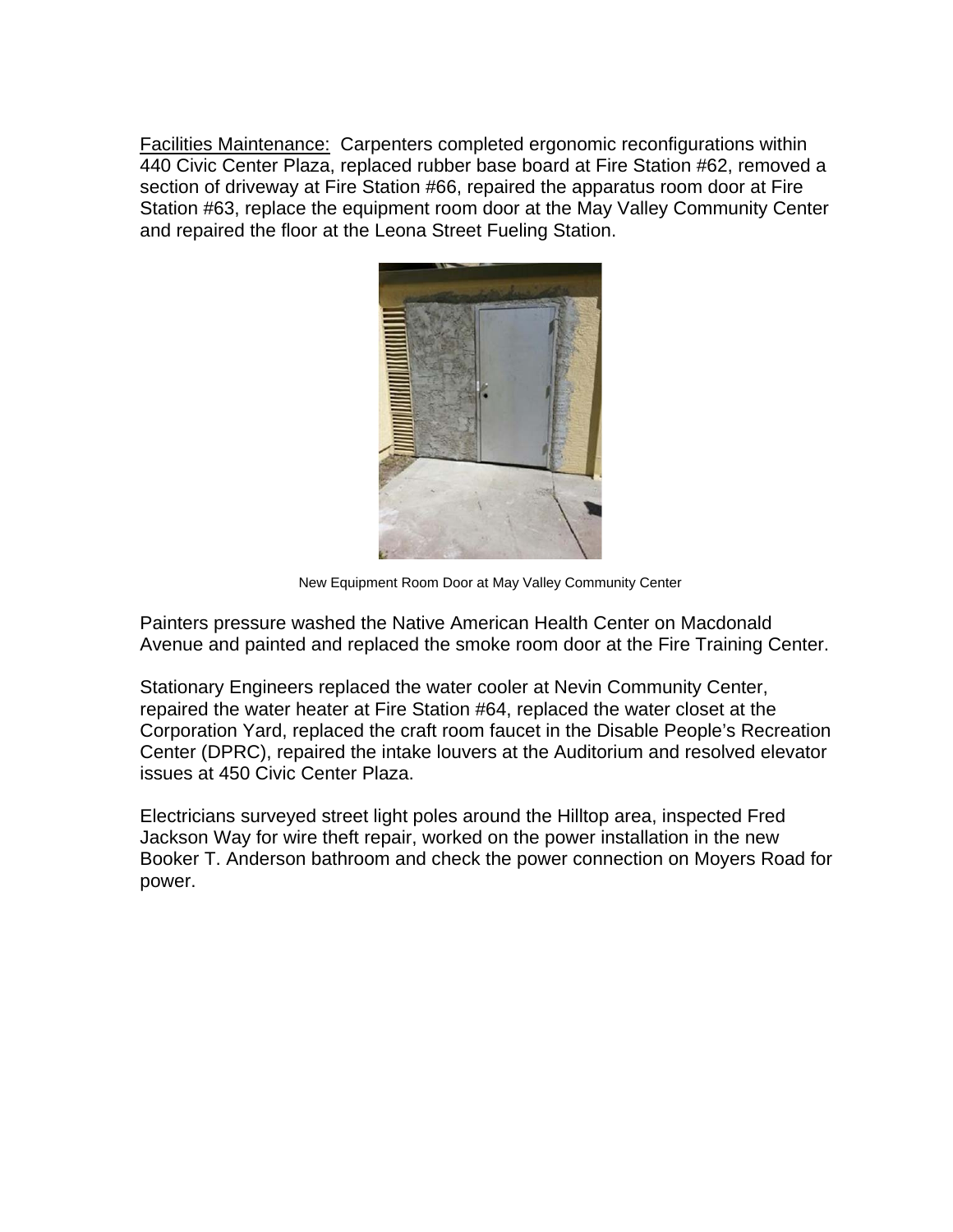

Power Installation at Booker T. Anderson Restroom Facility

Parks and Landscaping Division: Crews weed abatebated the underpass on 37<sup>th</sup> Street, repaired the irrigation on 49<sup>th</sup> Street and Cutting Boulevard, maintained Burg Park, trimmed Flax on  $27<sup>th</sup>$  Street, repaired play equipment at the Solano Play Lot, rehabilitated the landscaping at Fire Station #61, irrigation installation at the Plunge Park, weed abatement along Hilltop and Robert Miller Drives, completed the picnic area on the Klose Way entrance to Hilltop Lake, and graded the maintenance road at the Giant Road bulk storage yard.



Burg Park Maintenance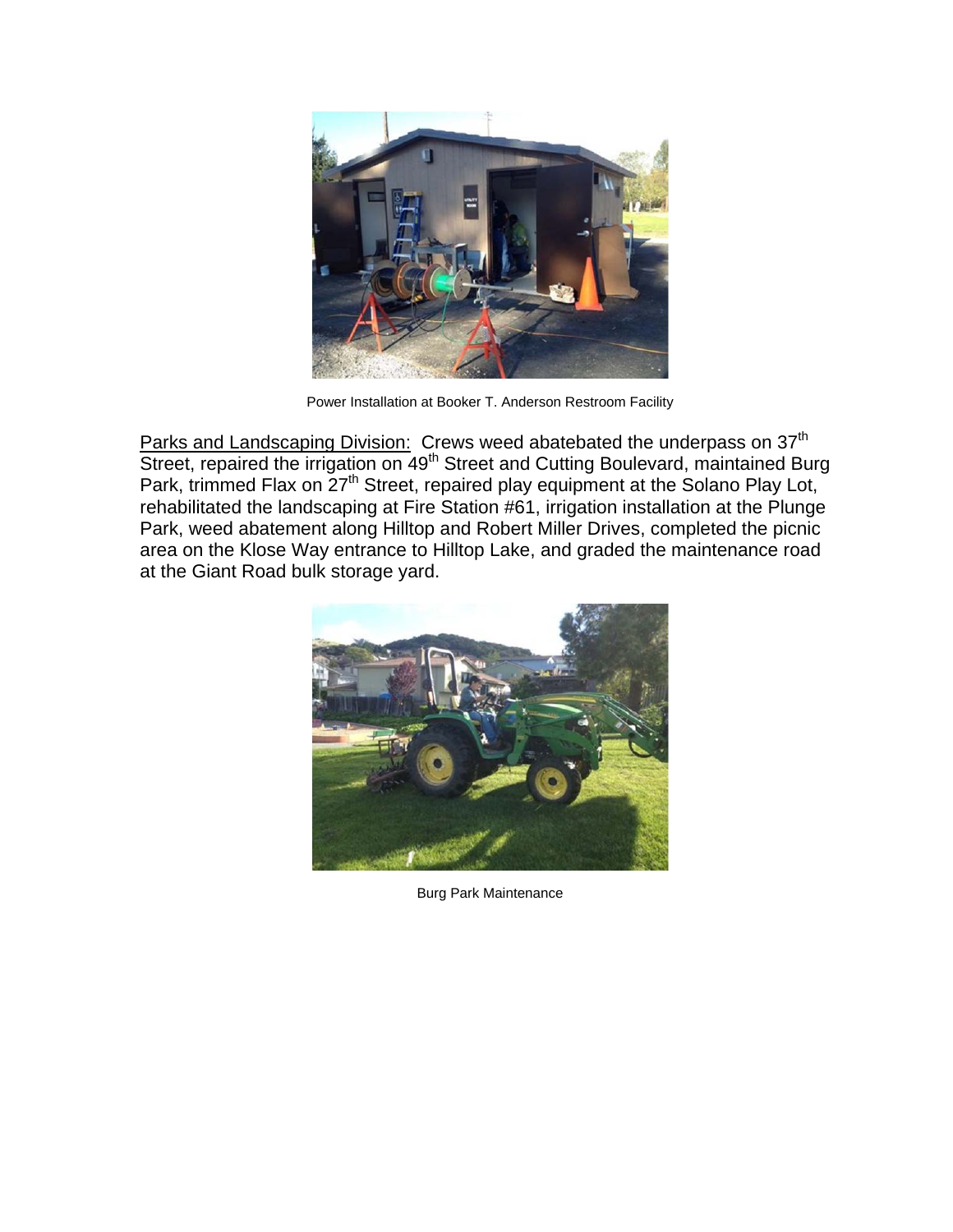

Landscape Rehabilitation at Fire Station #61

Tree crews cut, trimmed or removed trees around Cutting Boulevard, Bissell Avenue and Sutter Avenue.

Streets Division: Staff worked from the outstanding pothole list and prepared and paved Hellings Avenue from 18<sup>th</sup> to 23<sup>rd</sup> Street.



Paving on Hellings Avenue

Street sweeping performed commercial and residential sweeping services for the third Monday through Friday in the North Richmond, Iron Triangle, North and South Belding Woods, Atchison Village, Santa Fe, Coronado, Marina Bay, and Point Richmond neighborhood council areas.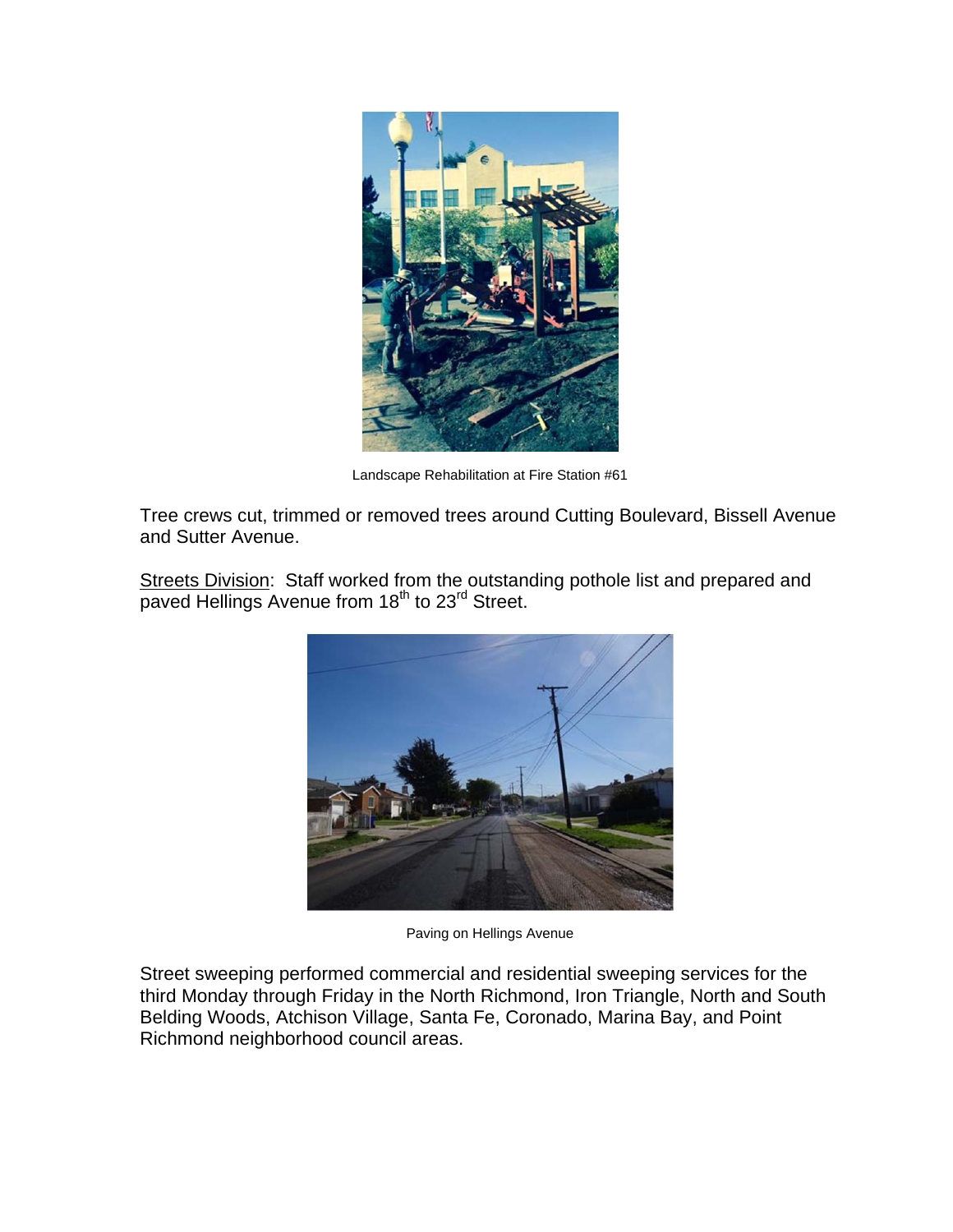Signs and Lines crews repaired 45 signs/poles**,** installed 47 new signs, repainted 863' of curbs, fabricated 60 signs, restriped the stalls at the Main Street Mall, and installed 2 delineations.



Striping on Macdonald Avenue

Equipment Services: Mechanics serviced and repaired 25 Police vehicles, 8 Fire vehicles, 25 Public Works vehicles and completed 2 miscellaneous repairs.

For the week ending March  $28^{th}$ :

Facilities Maintenance: Carpenters addressed safety issues at the Richmond Recreation Complex, replaced the rear door of the Native American Health Center, repaired locks at the Plunge and repaired the panic hardware at the Nevin Community Center and the Plunge.



Repairing Locks at the Plunge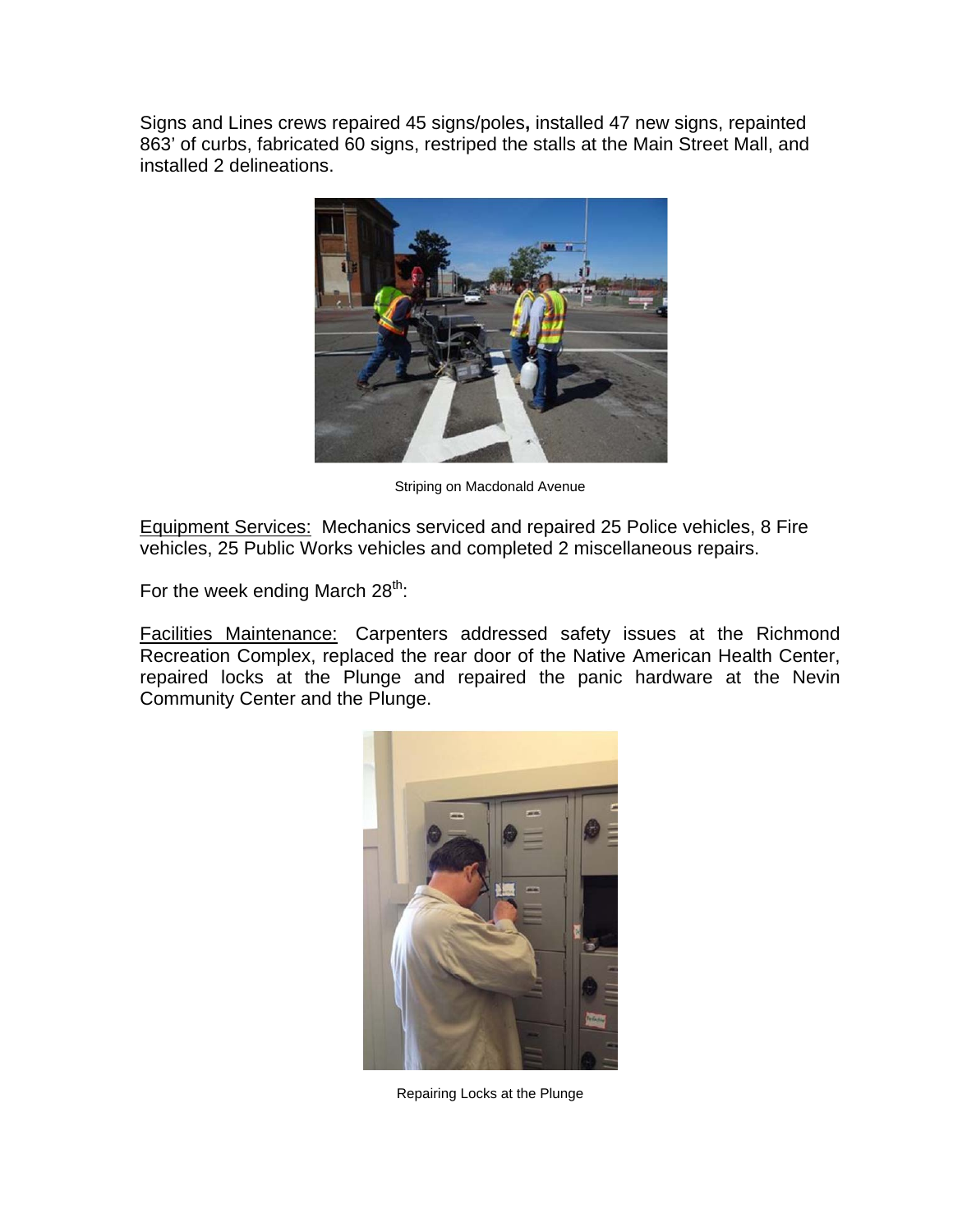Painters completed the interior of Fire Station #62, painted the ticket office of the Richmond Transit Center and power washed and painted portions of the assembly at the Richmond Transit Center.

Stationary Engineers replaced the fan motor on the air handlers on top of 450 Civic Center Plaza, replaced the compressor to the heat pump at the Nevin Community Center and assisted with the Booker T. Anderson restroom installation.

Electricians located faulty ceiling light circuits and repaired them at the Richmond Transit Center.



Repairing Lighting at the Richmond Transit Center

Utility Workers replaced broken toilet seats at the Richmond Recreation Center, replaced fluorescent lighting tubes and covers and serviced 29 City owned buildings.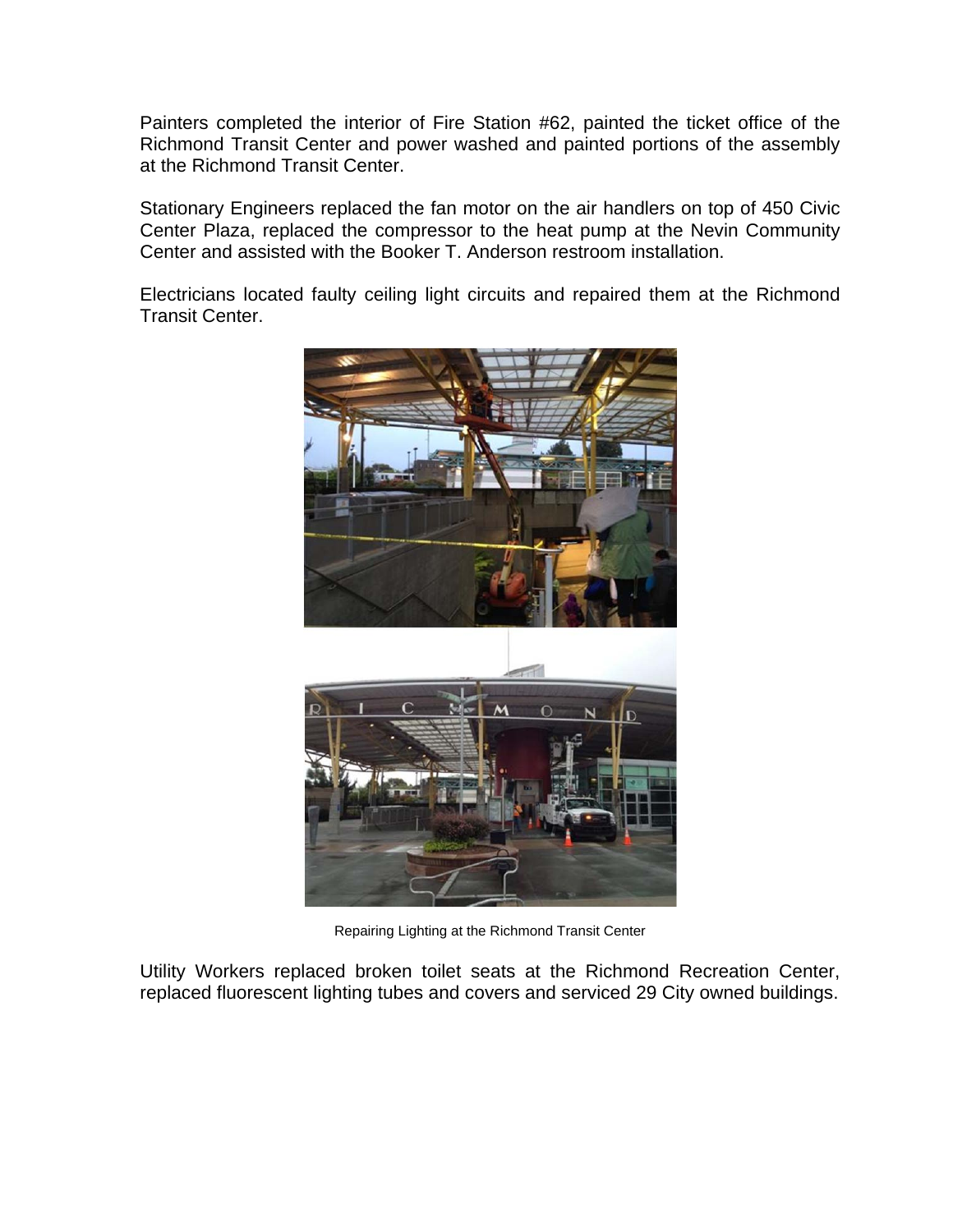

Replacing Lighting Tubes and Covers

Parks and Landscaping Division: Crews installed tennis court rule signs at: Tiller, Burg and Nicholl Parks, irrigation repair at Rain Cloud and Mira Vista parks, weeded the Bottle Brush area on Santa Rita Road, weed abatement on Giant Road and Richmond Parkway, completed the picnic area at Hilltop Lake, pruning at Lucretia Edwards Park and staff attended training at the Booker T. Anderson Community Center.



Picnic Area at Hilltop Lake

Tree crews cut, trimmed or removed trees on Sutter Avenue, Moyers Road and Santa Cruz Avenue.

Streets Division: Staff worked from the outstanding pothole list and conducted storm patrol to help prevent flooding around drains.